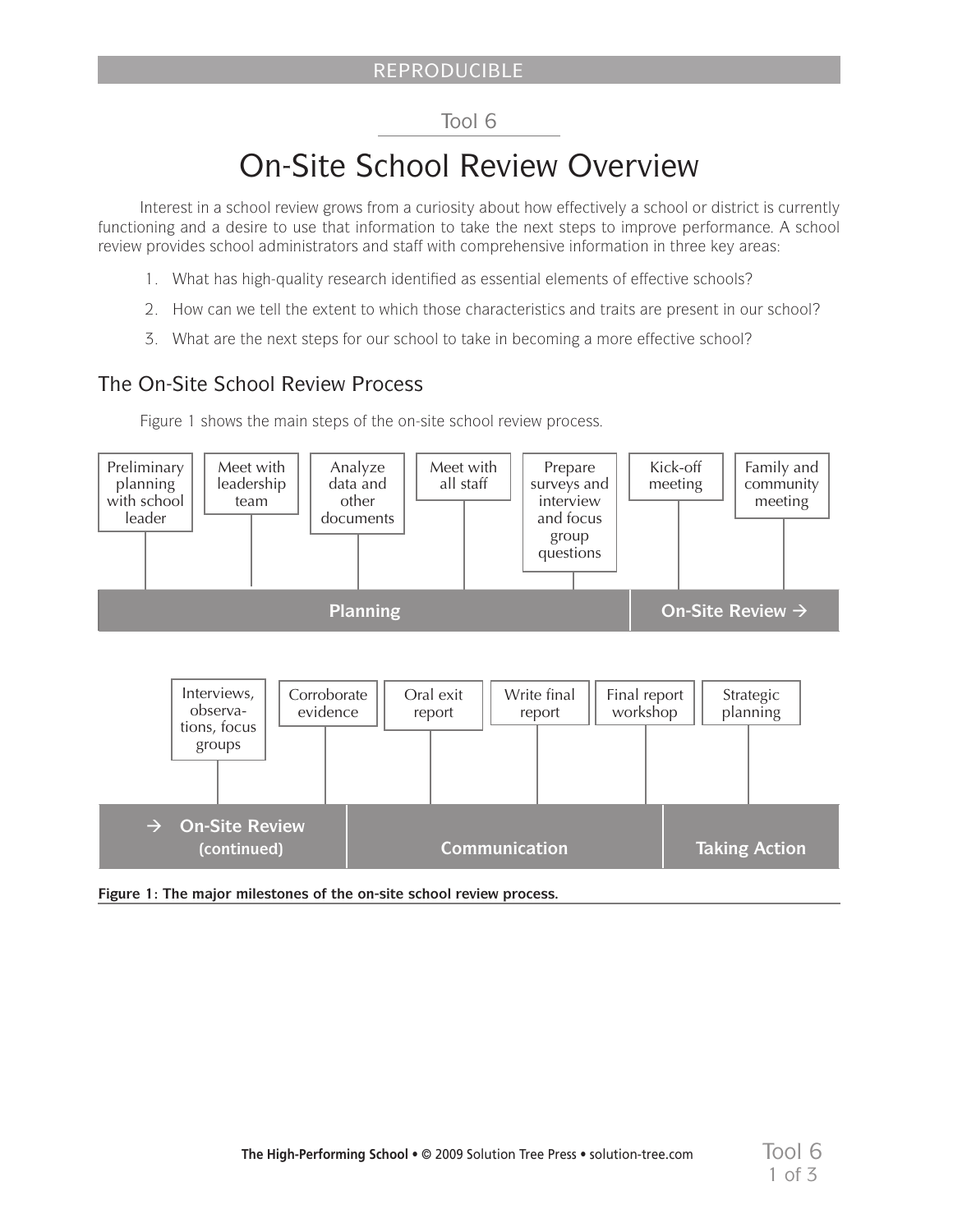#### **The Effectiveness Indicators**

The 10 Effectiveness Indicators have emerged from studies of schools in which all groups of students are performing at high levels. They are used to create a detailed picture of what an effective school looks like.

- 1. Written Curriculum
- 2. Instructional Program
- 3. Student Assessment
- 4. School Leadership
- 5. Strategic Planning
- 6. Professional Development
- 7. Student Connectedness, Engagement, and Readiness
- 8. School Environment
- 9. Family and Community Involvement
- 10. District Support

# **The Tools**

The review team uses a variety of tools to collect and validate evidence, to communicate the results of the on-site review, and to plan for school improvement.

- Data analysis
- Interviews
- Focus groups
- Student, parent, teacher, and staff surveys
- Document review
- Curriculum analysis
- Student work analysis
- Classroom observation
- • Strategic planning
- Professional development

### The Rubrics

The rubrics (scoring guides) are the basic tool of the school review process. They provide a systematic way to determine the extent to which each characteristic of each effectiveness indicator is, or is not, in place within a school. Table 1 is an example of the rubric for one characteristic.

#### Communication

Communication between the review team and the school is well-planned and ongoing. Planning for the review consists of selecting the effectiveness indicators, setting the schedule, communicating with staff members, and administering the surveys. A kick-off meeting is held with the staff on the first day of the onsite visit. Every day during the on-site visit, the team leader meets with the principal. The visit concludes with an all-staff exit briefing.

### Strategic Planning

Strategic planning begins with an all-staff inservice to discuss the results of the final report, including data, commentary on the effectiveness indicator review, and recommendations. A second inservice involves examining current instructional practices and deciding on the most important actions to affect the school. The third inservice results in a strategic plan that sets goals, establishes the time line, and identifies current and needed resources.